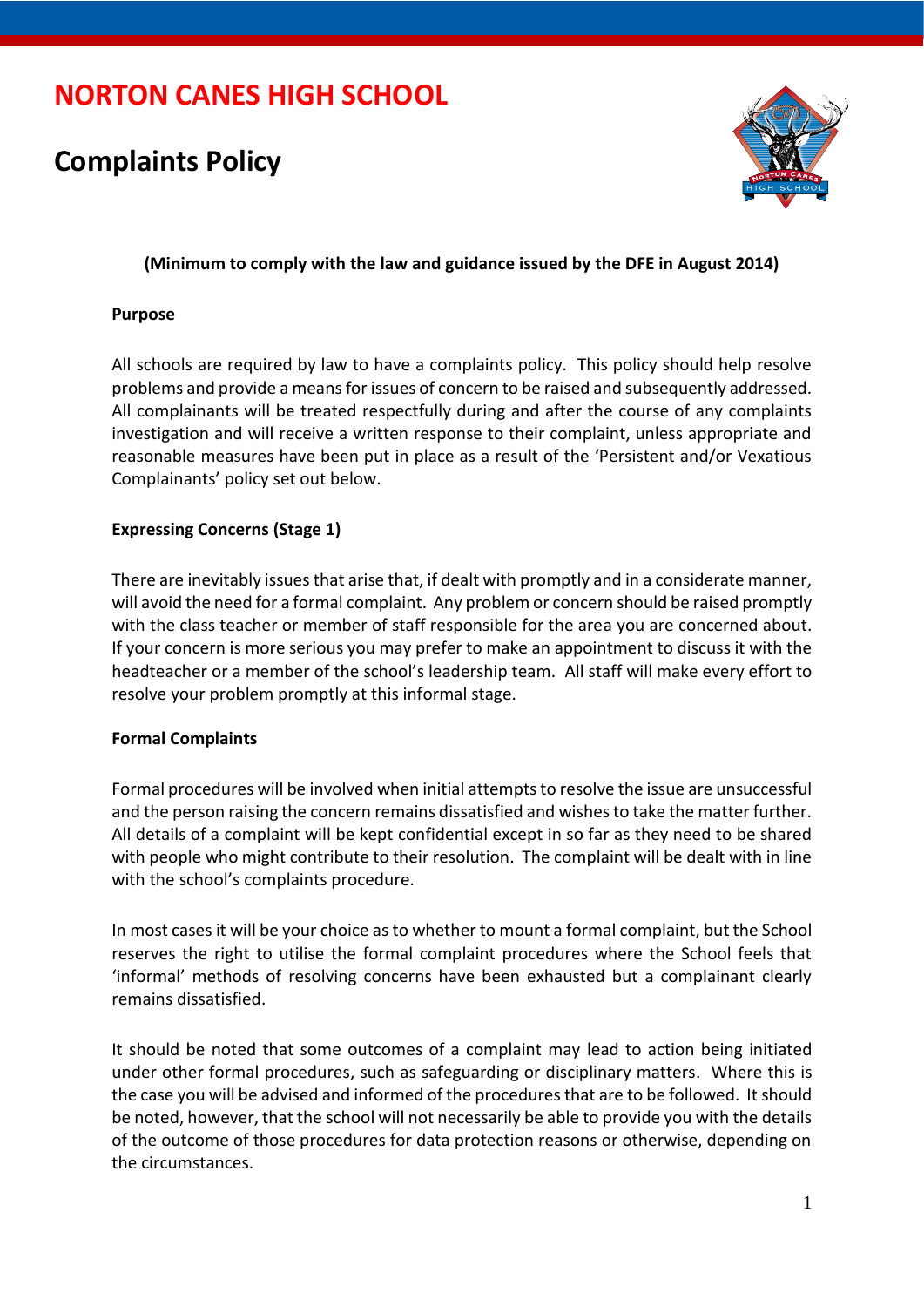If a formal complaint is made to the School you will be provided with a copy of this complaints policy. It is not a requirement that a formal complaint is made in writing, but the school will need to be clear what the complaint is about, and may therefore request clarification from you before investigating the complaint.

Please be aware that the School reserves the right not to review a complaint made by a complainant that has not been brought to the attention of the school within 8 weeks of the alleged incident occurring. However, the School will consider any complaint outside of that timescale in certain circumstances.

## **Stage 2 (Head Teacher or Chair of Governors)**

It may be that the head teacher has not been aware of the concern raised prior to this point. At this stage the headteacher will seek to investigate your concerns, as well as attempting to resolve the matter to the satisfaction of all concerned. This may involve having a discussion/meeting with you.

If the complaint is about the head teacher it will be considered by the Chair of Governors ("the Chair") at this stage. The Chair will seek to resolve the matter through discussion with the head teacher and you. In doing so and, if considered appropriate, the Chair may wish to meet with you in person.

The School will endeavour to respond, in writing to a Stage 2 complaint within 3 days after receiving the complaint.

Where concerns cannot be resolved by the headteacher (or the Chair if applicable) then you will be advised that details of your continuing concerns will be accepted either in writing or verbally and then referred to the Governing Body's Complaints Committee (**Stage 3**). The attached form **Appendix 1** may be used for this purpose if you wish, and it would also be useful if you were able to state what actions you feel might resolve the problem.

#### **Stage 3 (Governing Body Complaints Committee)**

If a complaint has been referred to a governing body complaints committee ("the Panel ") then the Panel will arrange to meet to consider the complaint. The Panel will endeavour to provide you with a written response within 7 days after the meeting.

Membership of the Panel will do their best to ensure that there is a cross-section of the different categories of governor to ensure impartiality. The head teacher and chair of governors will not be members of this panel, which will elect its own chair, although one or both may be present at the meeting held to consider the complaint.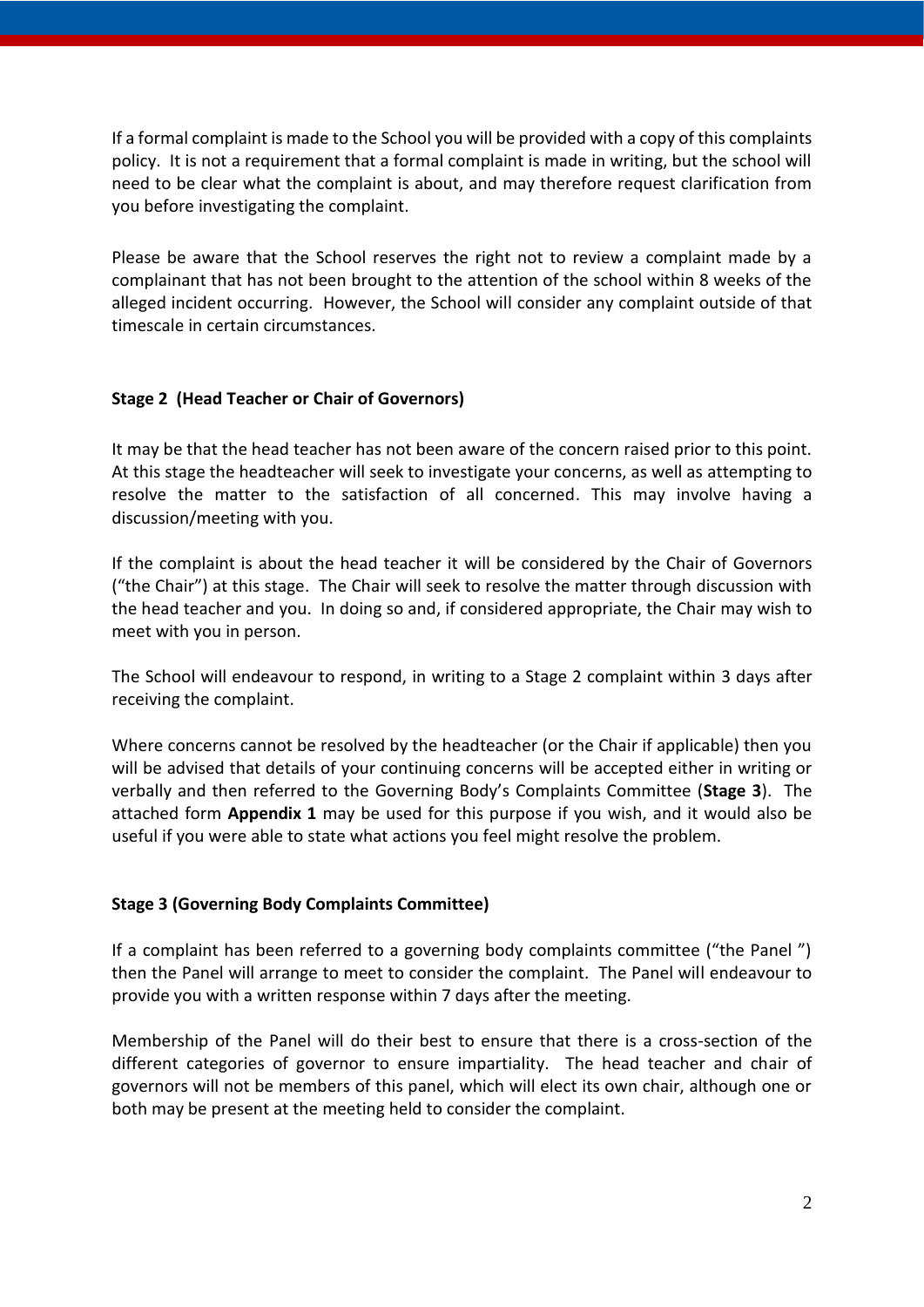You will be given the opportunity to attend the complaints meeting to make representations in person, and you will have the right to bring a friend/family member or other supporter. The Panel will therefore meet at a time and a venue convenient to all parties. If you decide not to attend the complaints meeting, it may be held in your absence.

The Panel may request the services of a Clerk.

## **Governing Body Complaints Committee (the Panel) – Procedure**

The Panel will want to ensure that the nature of the complaint is understood and, where possible, will seek to establish from you what actions you feel might resolve the problem. In helping to reach a conclusion, the Panel will seek to identify possible sources of information and advice to help collate the necessary evidence.

As indicated above, you will be given the opportunity to attend the complaints meeting and will have the right to bring a friend/family member or other supporter. In normal circumstances the head teacher and/or chair of governors may also attend the meeting, but will not take any part in the decision-making process. A typical complaints meeting may adopt the following structure:

- The meeting will be as informal as possible.
- Witnesses may be required to attend but only for the part of the meeting in which they give their evidence.
- After introductions, you will be invited to explain your complaint, and you will be followed by your witnesses (if any).
- The head teacher / chair of governors may ask questions of both you and your witnesses after each has spoken.
- The head teacher / chair of governors will then be invited to explain the school's actions and will be followed by the school's witnesses.
- You may ask questions of both the head teacher / chair of governors and the witnesses after each has spoken.
- The Panel may ask questions at any point.
- You will then be invited to sum up your complaint.
- The head teacher / chair of governors will be invited to sum up the school's actions and response to the complaint.
- The panel chair will explain that both parties will hear from the Panel in writing within a set time scale.
- Both parties leave together while the panel remains to decide on the issues and reach a conclusion.

The above procedures for the complaints meeting may vary with the approval of all parties, for example you may wish to meet the Panel without the head teacher being present. Where this is the case you should be aware that it will still be necessary for the Panel to meet with the headteacher as part of the process.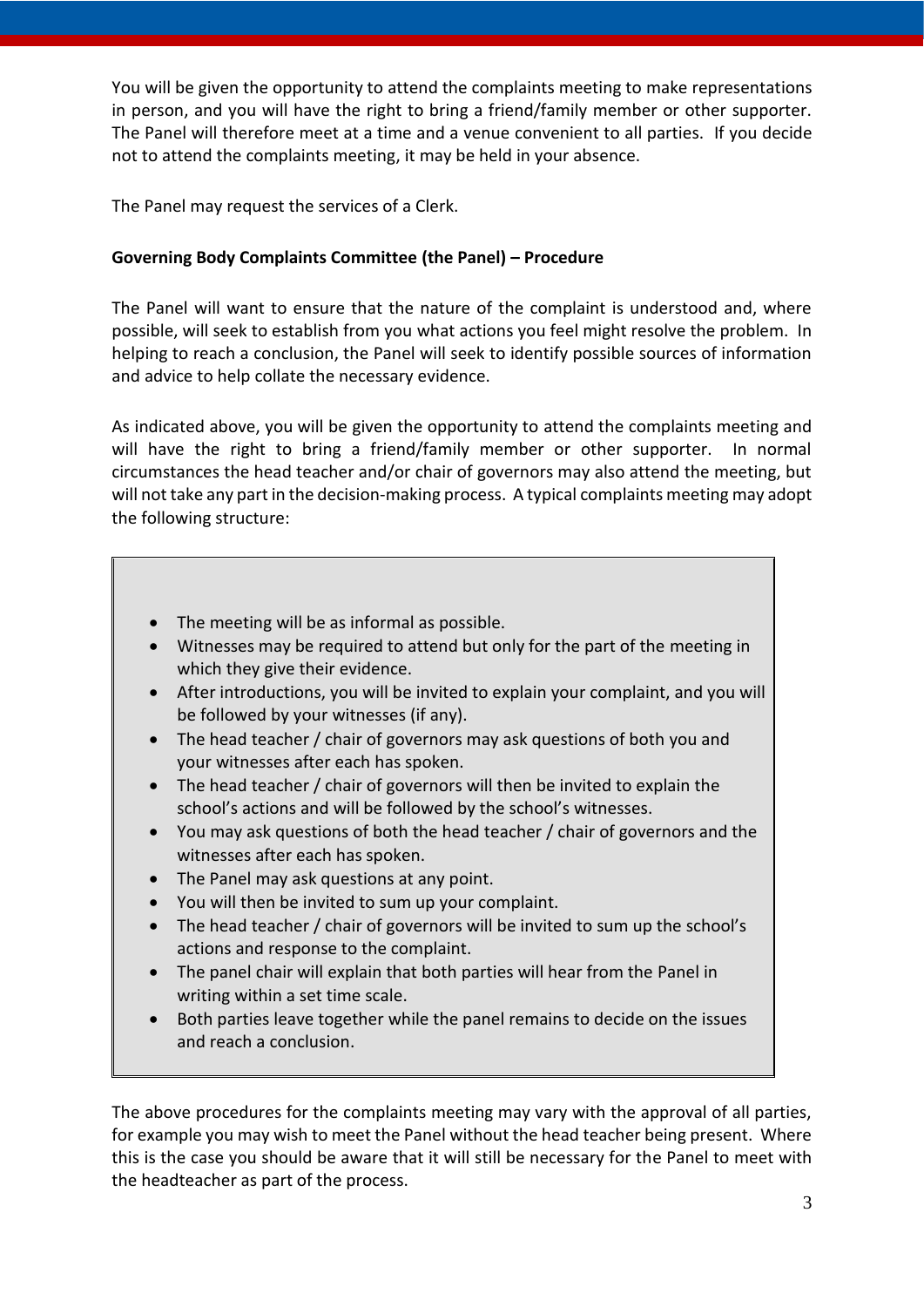#### **Outcomes of Investigations**

Whether the complaint has been investigated by the head teacher, chair of governors or a complaints committee, a written response will be sent to you outlining the outcome of the investigation, detailing how the conclusion has been reached, and enclose a copy of the minutes. The letter will also tell you where to next take the complaint, if you are not satisfied with the response provided.

The Complaints Committee may reach the following conclusions:

- dismiss the complaint in whole or in part;
- uphold the complaint in whole or in part;
- decide on the appropriate action to be taken to resolve the complaint;
- recommend changes to the school's systems or procedures to ensure that problems of a similar nature do not recur

The aim of the investigation or review will always be to resolve the complaint and achieve reconciliation between you and the school. Nevertheless, it is acknowledged that sometimes you may not be satisfied with the outcome if matters are not found in your favour.

#### **Persistent or Vexatious Complaints**

You may remain dissatisfied despite all the procedures having been followed and reasonable responses being provided. It may be the case that it is not possible to resolve all your concerns and meet all your wishes. Sometimes it is preferable to 'agree to disagree' and move on.

If you do continue to make representations to the school on the same issues, the Governing Body reserves the right to inform you, in writing, that the appropriate procedures have all been followed, that all reasonable actions have been taken to try to resolve the issue and that the matter is now closed. Should you then write to the School again on the same issue (s), there is no obligation on the School to respond to you in that case.

Correspondence received from any complainant subsequent to closure will be kept on file, indefinitely, as will notes of telephone calls and any further personal calls referring to the matter.

#### **The Role of Staffordshire County Council (Local Authority)**

The Local Authority does **not** have a statutory duty to consider school complaints and you do **not** have a right of appeal to the Local Authority should you disagree with a decision of the governing body. You may, however, raise the matter with the Local Authority if you consider the complaint wasn't investigated properly or fairly. So long as the governing body followed a proper procedure and considered the complaint in a reasonable manner, then the Local Authority will simply inform you of that fact. It cannot reverse a decision of the governing body.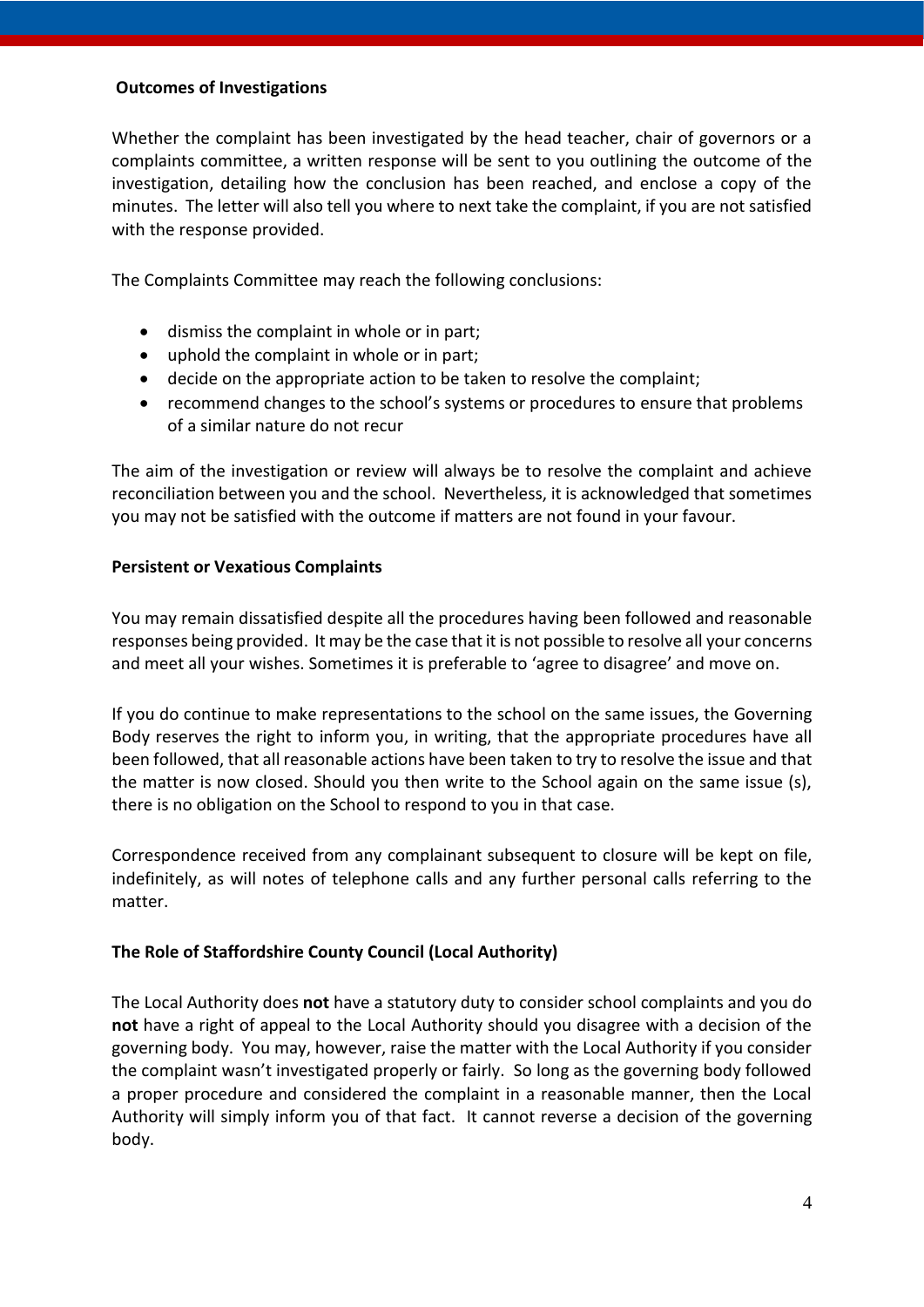If you wish to raise the matter with Staffordshire County Council please write to:

Commissioner for Learning and Skills Wedgwood Building Tipping Street Stafford ST16 2DH

In your letter please explain:

- what your complaint to the governing body was;
- what response they have made to it;
- why you think that the governing body has not followed a proper procedure in considering your complaint, and/or
- why you think that their consideration of it was unreasonable.

You will receive a written response to inform you of any further enquiries made into your complaint.

## **The Role of the Secretary of State for Education (the Department for Education)**

If you still remain dissatisfied and feel that the School has not followed the appropriate procedure, any relevant policies, or has failed to discharge a statutory duty, you may wish to refer your complaint to the **School's Complaints Unit (SCU)** within the Department for Education at the address below:-.

The Schools Complaints Unit Department for Education 2<sup>nd</sup> Floor Piccadilly Gate Manchester M1 2WD

Please note that the SCU will not re-investigate the substance of the complaint as this remains the responsibility of the School, but if legislative or policy breaches are found, SCU will report them to the School and, if necessary require the School to take remedial action.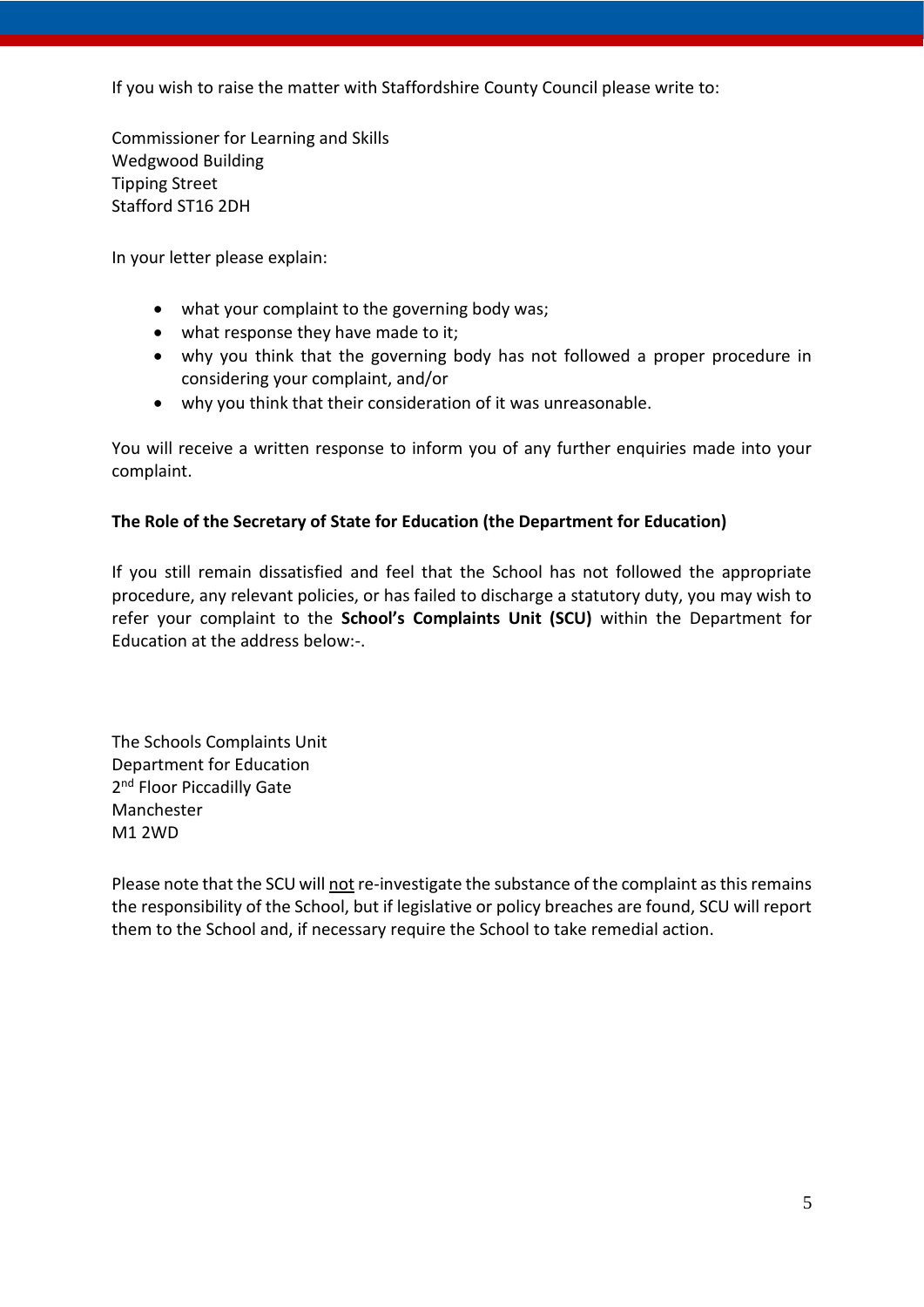1. Appendix 1 NORTON CANES HIGH SCHOOL complaint form

**Please complete and return to …………………………..(Headteacher) who will acknowledge receipt and explain what action will be taken.**

| Your name:                                                                     |
|--------------------------------------------------------------------------------|
|                                                                                |
|                                                                                |
|                                                                                |
|                                                                                |
|                                                                                |
|                                                                                |
|                                                                                |
| <b>Pupil's name:</b>                                                           |
|                                                                                |
|                                                                                |
|                                                                                |
| Your relationship to the pupil:                                                |
|                                                                                |
|                                                                                |
| <b>Address:</b>                                                                |
|                                                                                |
|                                                                                |
|                                                                                |
| Postcode:                                                                      |
|                                                                                |
|                                                                                |
| Day time telephone number:                                                     |
|                                                                                |
| Evening telephone number:                                                      |
|                                                                                |
| <b>E-Mail address:</b>                                                         |
|                                                                                |
|                                                                                |
| Please give details of your complaint.                                         |
|                                                                                |
|                                                                                |
|                                                                                |
| What action, if any, have you already taken to try and resolve your complaint. |
|                                                                                |
|                                                                                |
| (Who did you speak to and what was the response)?                              |
|                                                                                |
|                                                                                |
|                                                                                |
|                                                                                |
|                                                                                |
|                                                                                |
|                                                                                |
|                                                                                |
|                                                                                |